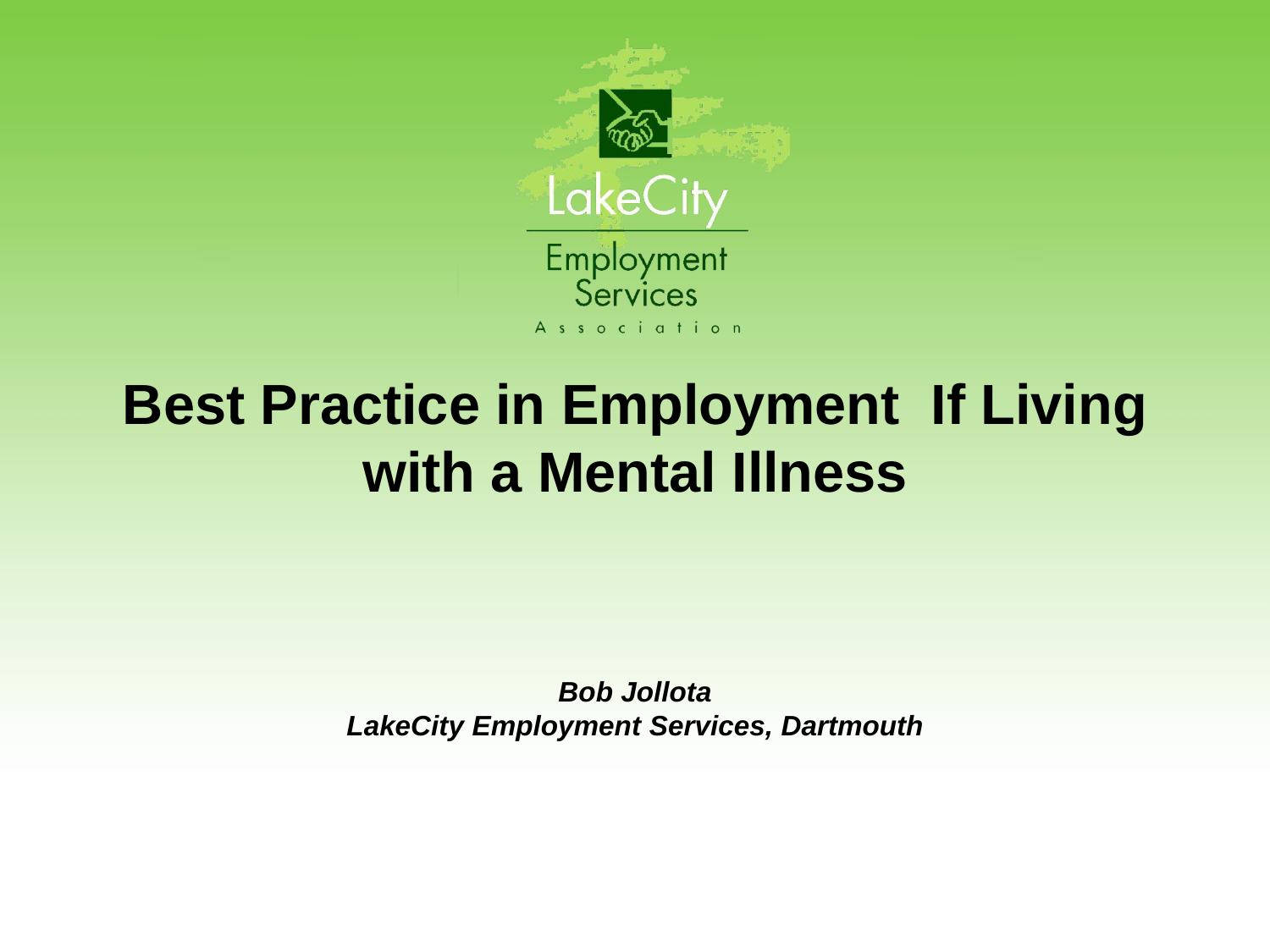

#### **History of LakeCity**

- 1972 Dartmouth Activity Centre
- 1982 LakeCity Woodworkers
- 1988 Community Employment Program

**Programs: Woodworking Shop Community Employment TREES Program reBOOT**

• **Currently working with over 350 clients, averaging 11 new referrals per month and 10 paid jobs per month**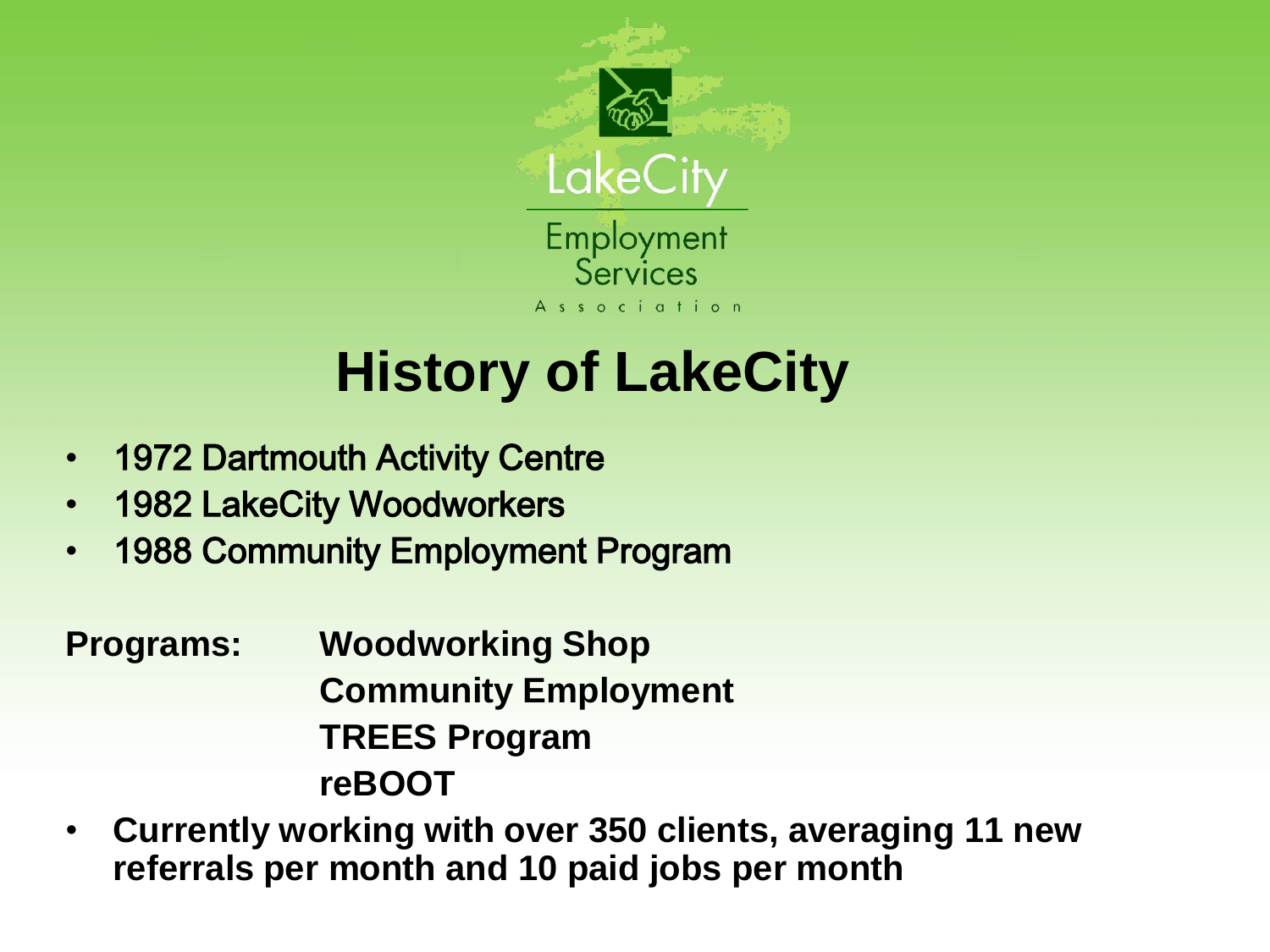

#### **Psychosocial Rehabilitation**

 **Psychosocial Rehabilitation is a process through which individuals with psychiatric disabilities develop skills and supports they need to live, learn, socialize and work in the environment of their choice.**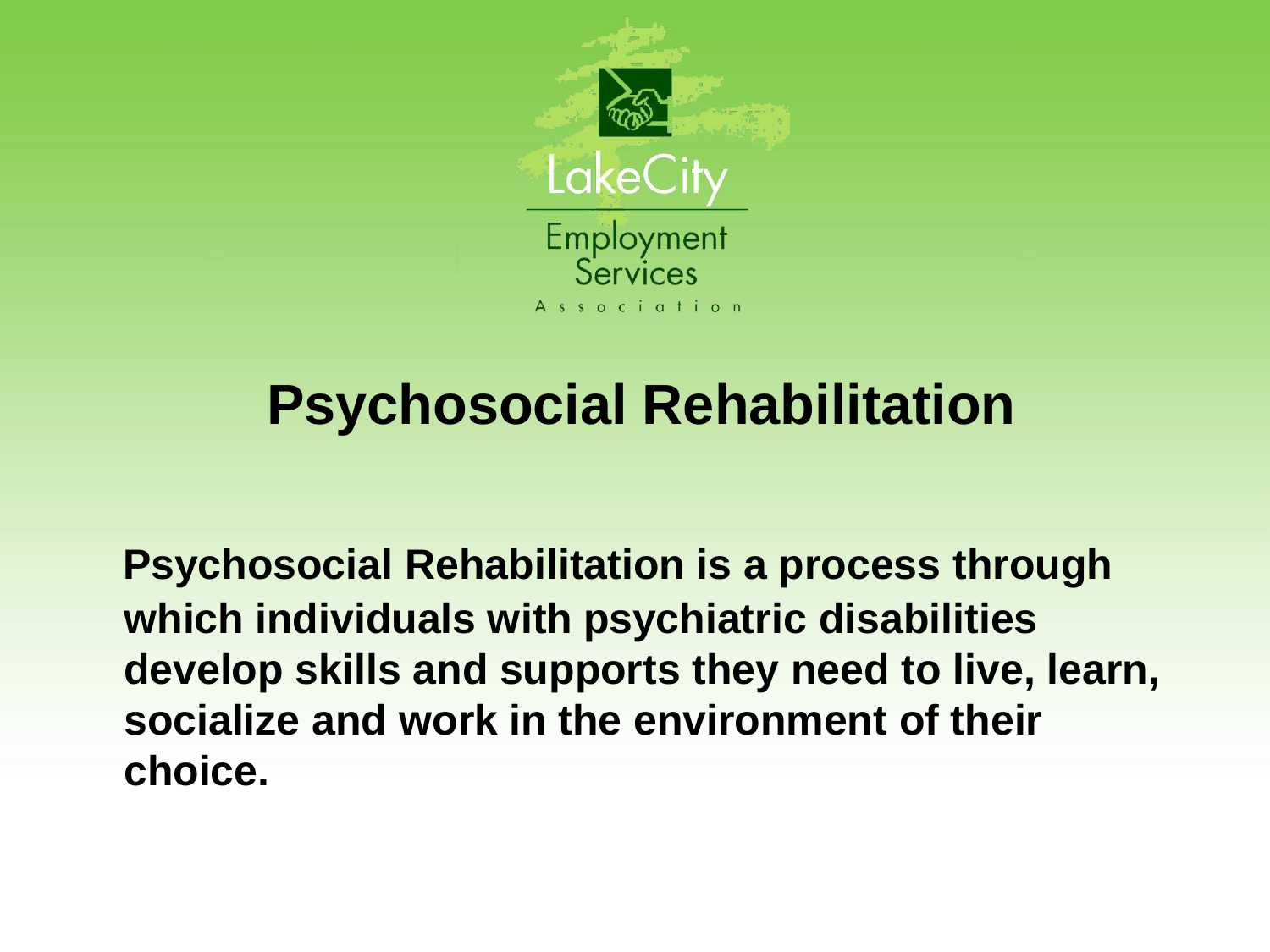

#### **Supported Employment**

- **A significant part of Psychosocial Rehabilitation is Supported Employment: it is an evidence-based practice for individuals living with persistent and severe mental illness**
- **The elements of Supported Employment**:
	- **Finding paid employment is the goal**
	- **Client chooses the types of work interested in**
	- **Rapid job search and attachment**
	- **Integration with the mental health treatment plan**
	- **Disability benefits counselling**
	- **Time-unlimited support from Employment Counsellors**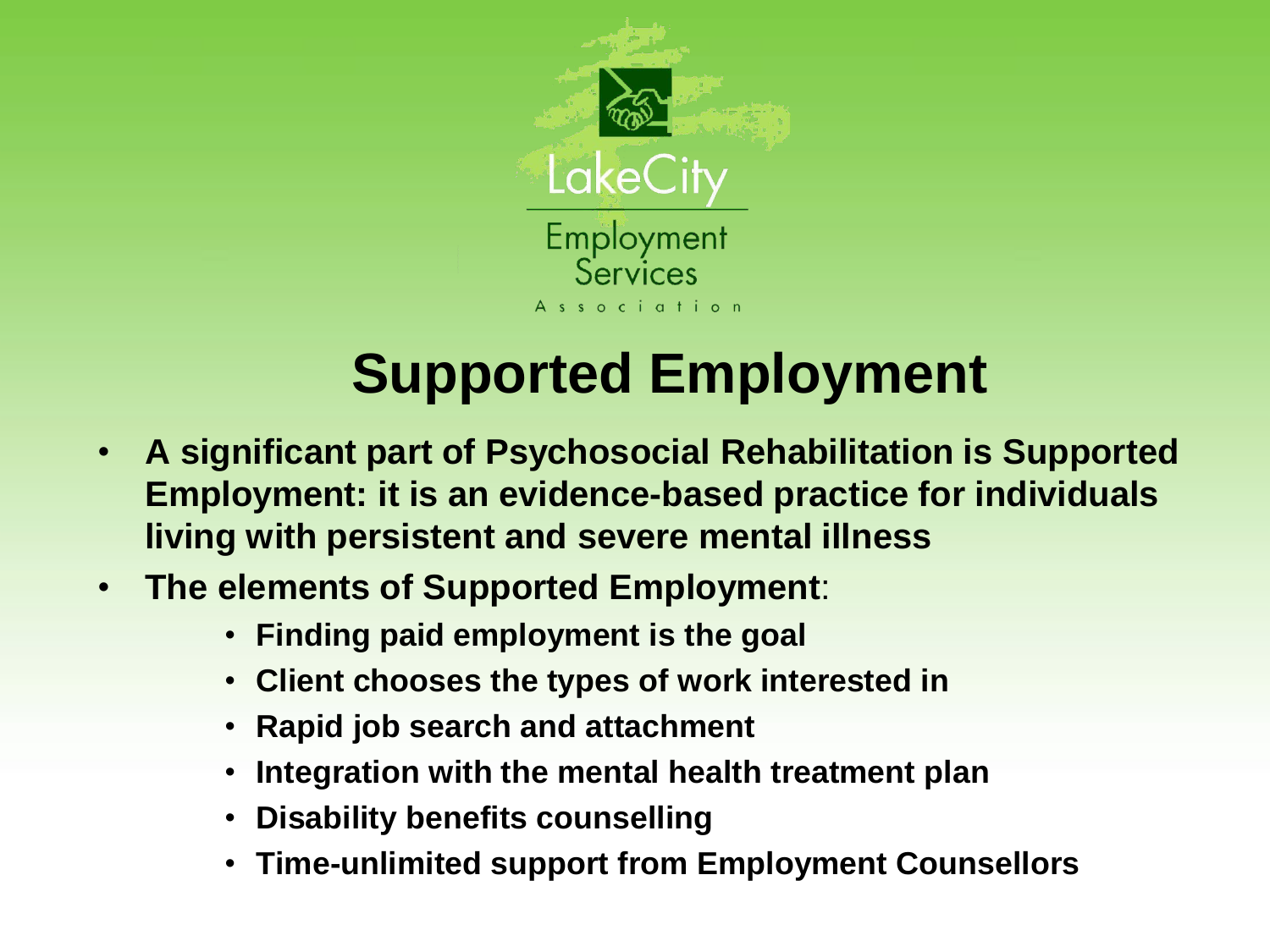

- • **Role Recovery is helping individuals with psychiatric disabilities develop the skills they need to be successful.**
- • **Individuals with mental illness can recover and can lead a satisfying and productive life.**
- • **Recovery can occur even though symptoms remain or reoccur.**
- • **Recovery from mental illness does not mean the illness is gone.**
- • **Recovery is not a linear process. It involves growth and setbacks, periods of rapid change and little change.**
- • **Being employed is a key part of the recovery process.**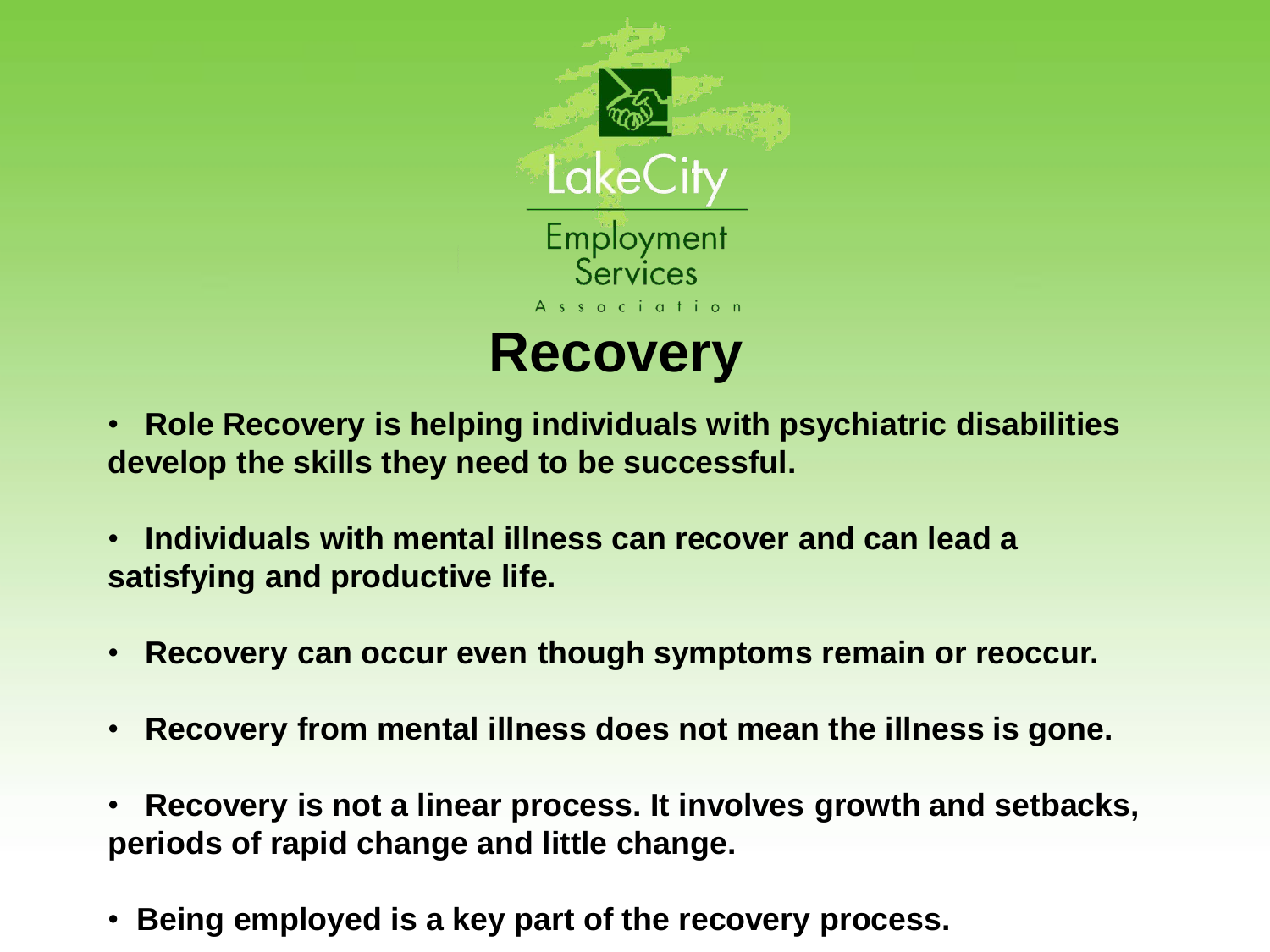

• Gaps in work history

- Limited employment experience
- Lack of confidence
- Fear and anxiety
- Workplace discrimination/inflexibility
- Social stigma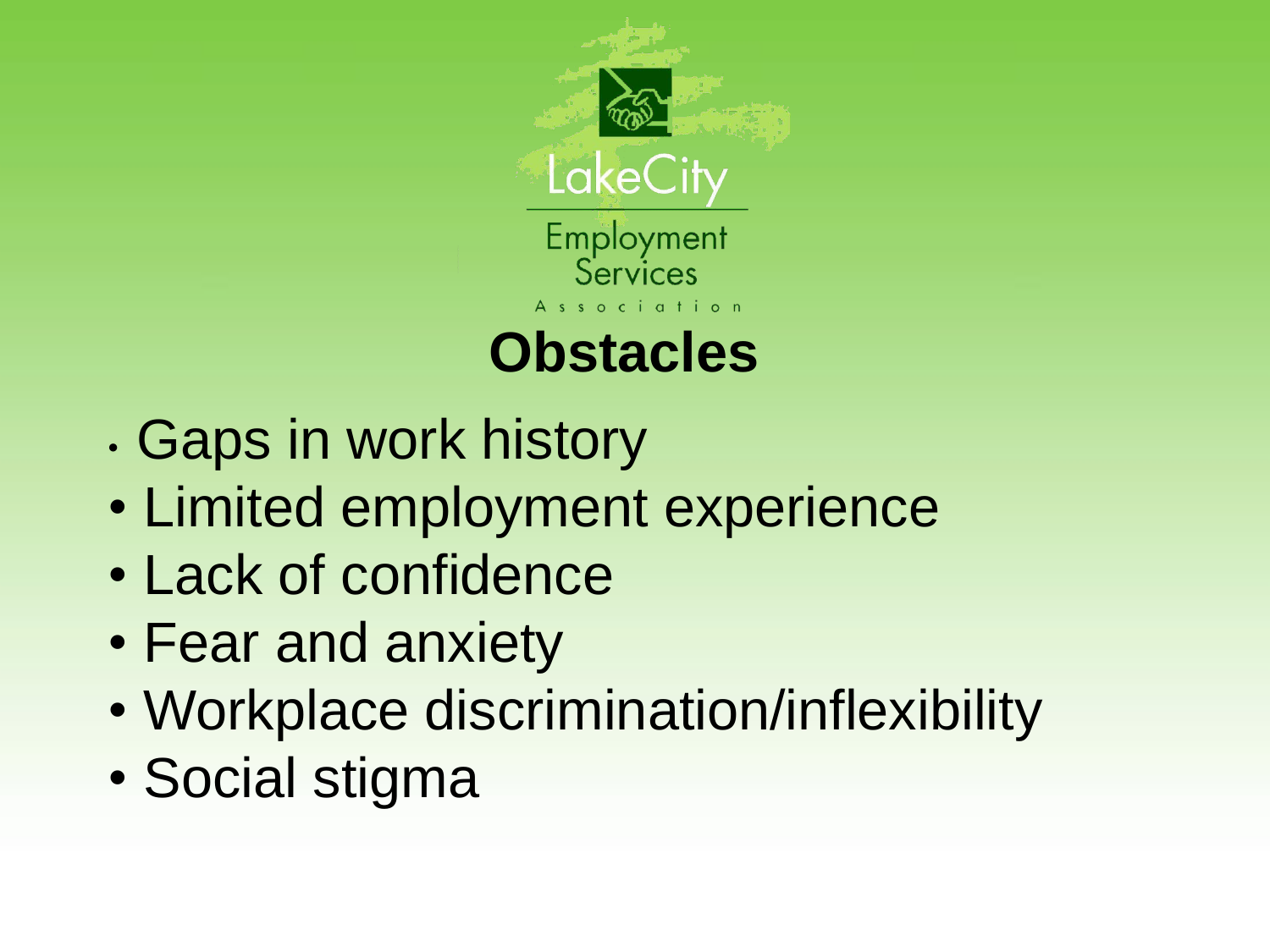

#### **Navigation of Community Services you can work and keep your benefits**

- **If you are involved in a supported employment program, Community Services will allow you to keep the first \$300 plus 30% of your monthly net earnings.**
- **Income statements cover the period from 15th of a month to 14th of next month, have to be returned by 17th of the month**
- **Income is based on the pay stubs you receive in this period.**
- **Budget for the end of the month – employment earnings may reduce your regular social assistance cheque**
- **Earning more than your monthly budget will end your eligibility for social assistance**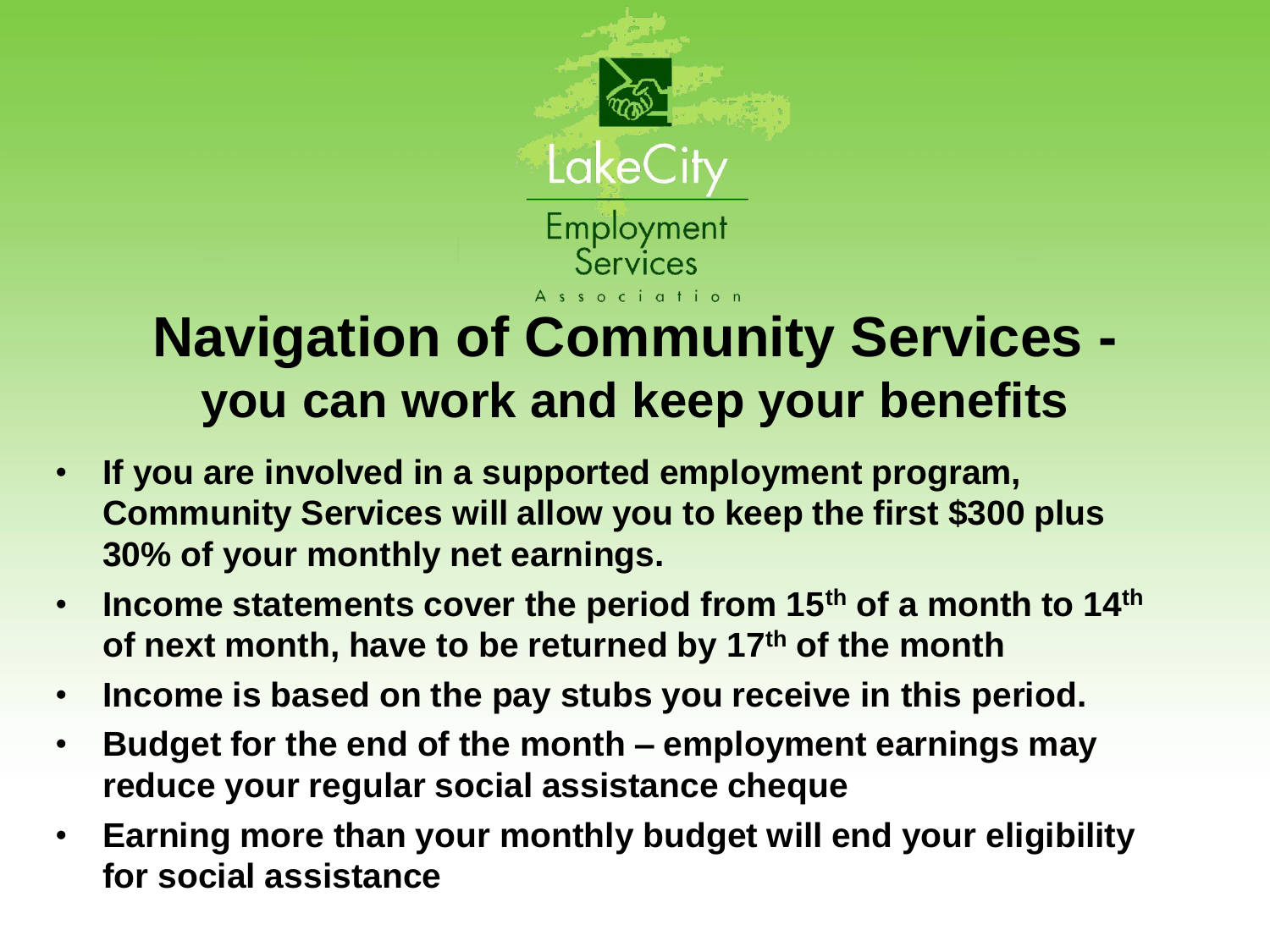

#### **Community Services Medication Benefits**

- **Transitional Pharmacare available for one year if eligibility for benefits ends**
- **Extended Pharmacare may be available indefinitely if medication costs are high**
- **Nova Scotia Pharmacare Plan is available to all low income Nova Scotians**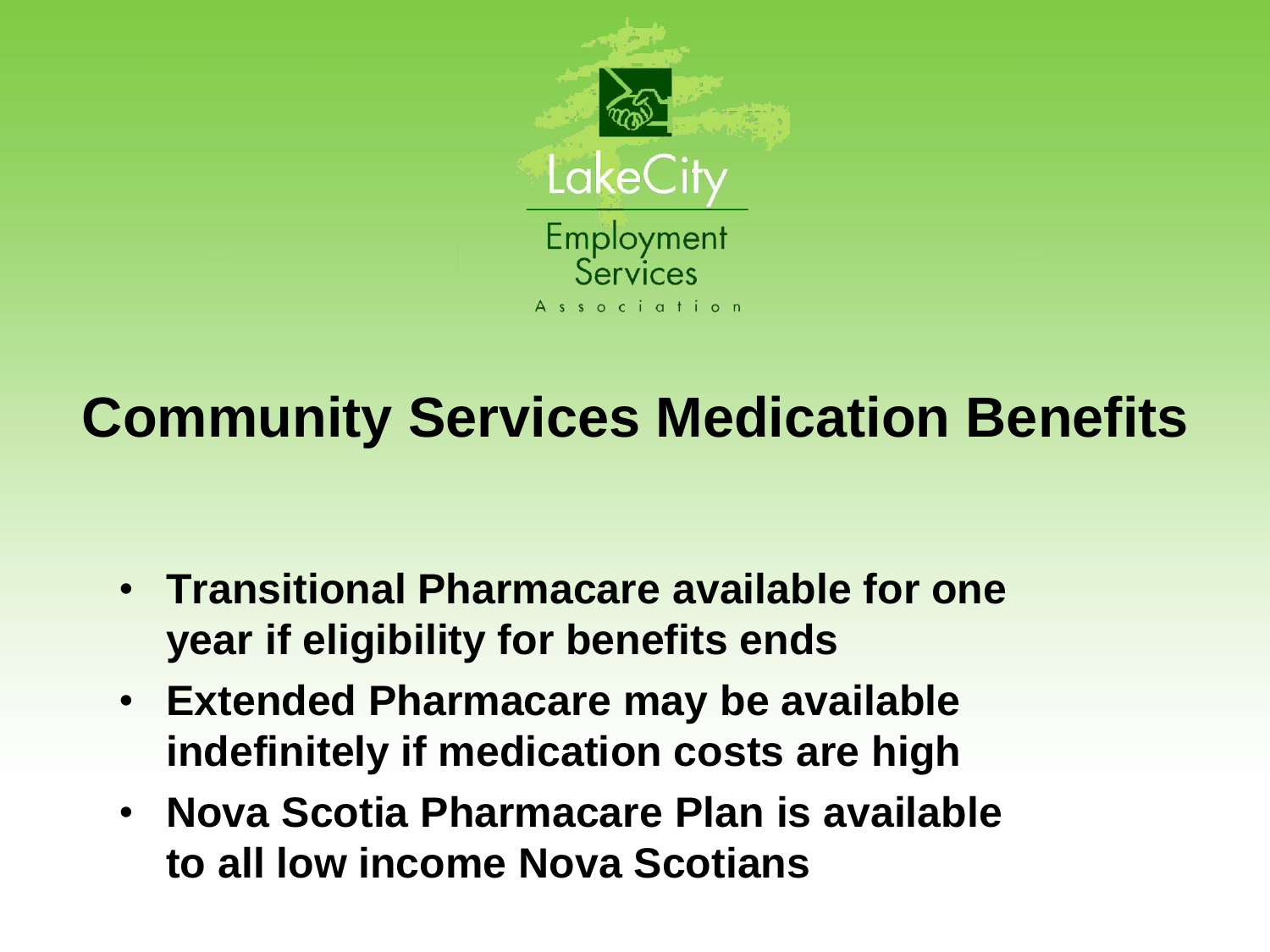

## **Navigation of CPP-D - you can work and keep your benefits**

- **Earn \$5000.00 before you need to contact CPP-D**
- **If "gainfully employed" - more than \$10,800 per year – may be ineligible for CPP- D but can fast track back during the next 5 years**
- **No medical coverage**
- **Notify CPP-D of changes in hours/wages**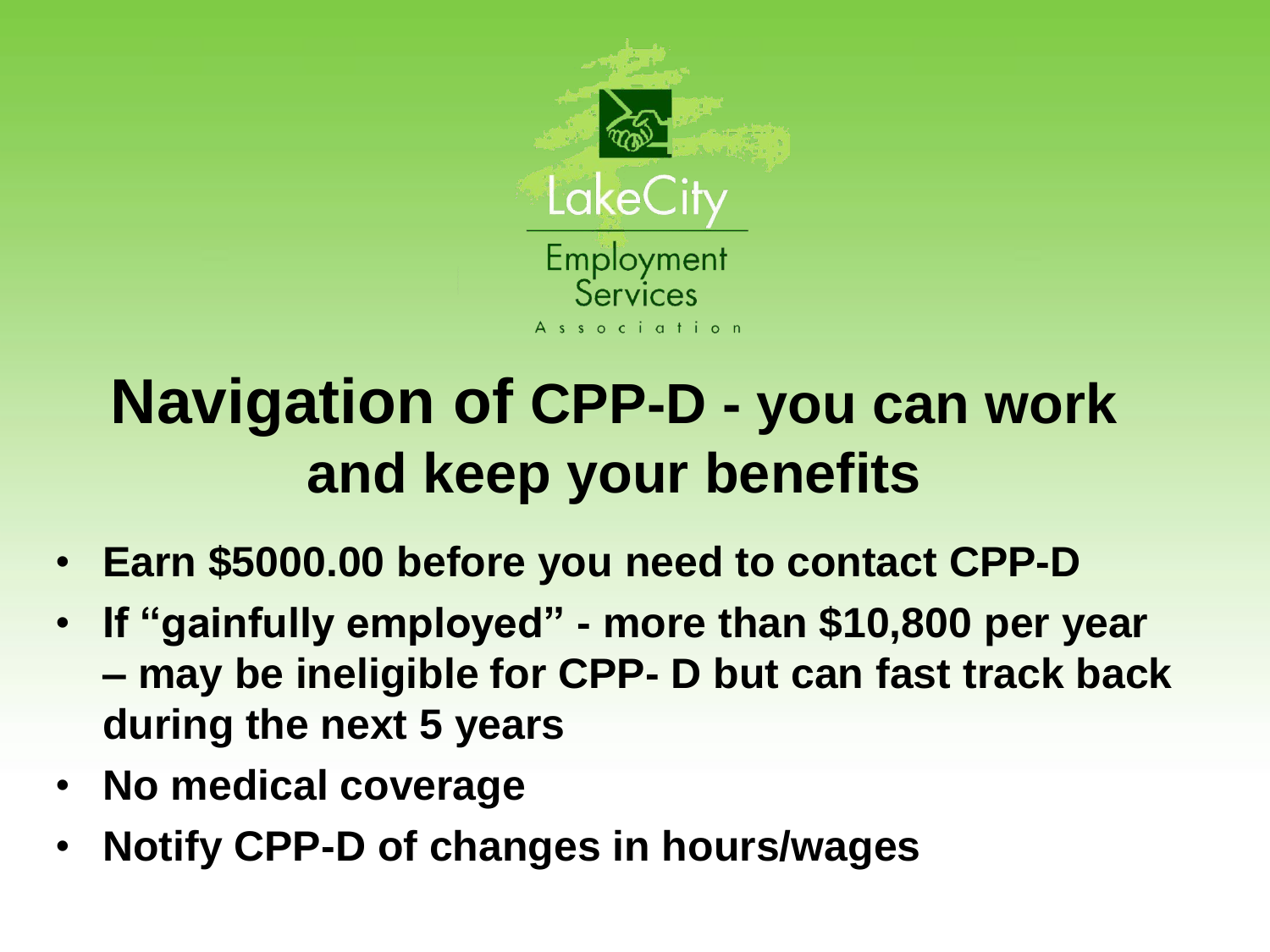

#### **Adjustment Factors: Medications and changes to work hours**

- **Medication schedule may need to be adjusted – wake up time and/or bed time may change**
- **Need to keep mental health team informed of changes – physical work may change meds absorption in the body**
- **May need med dosage reduced to enhance alertness**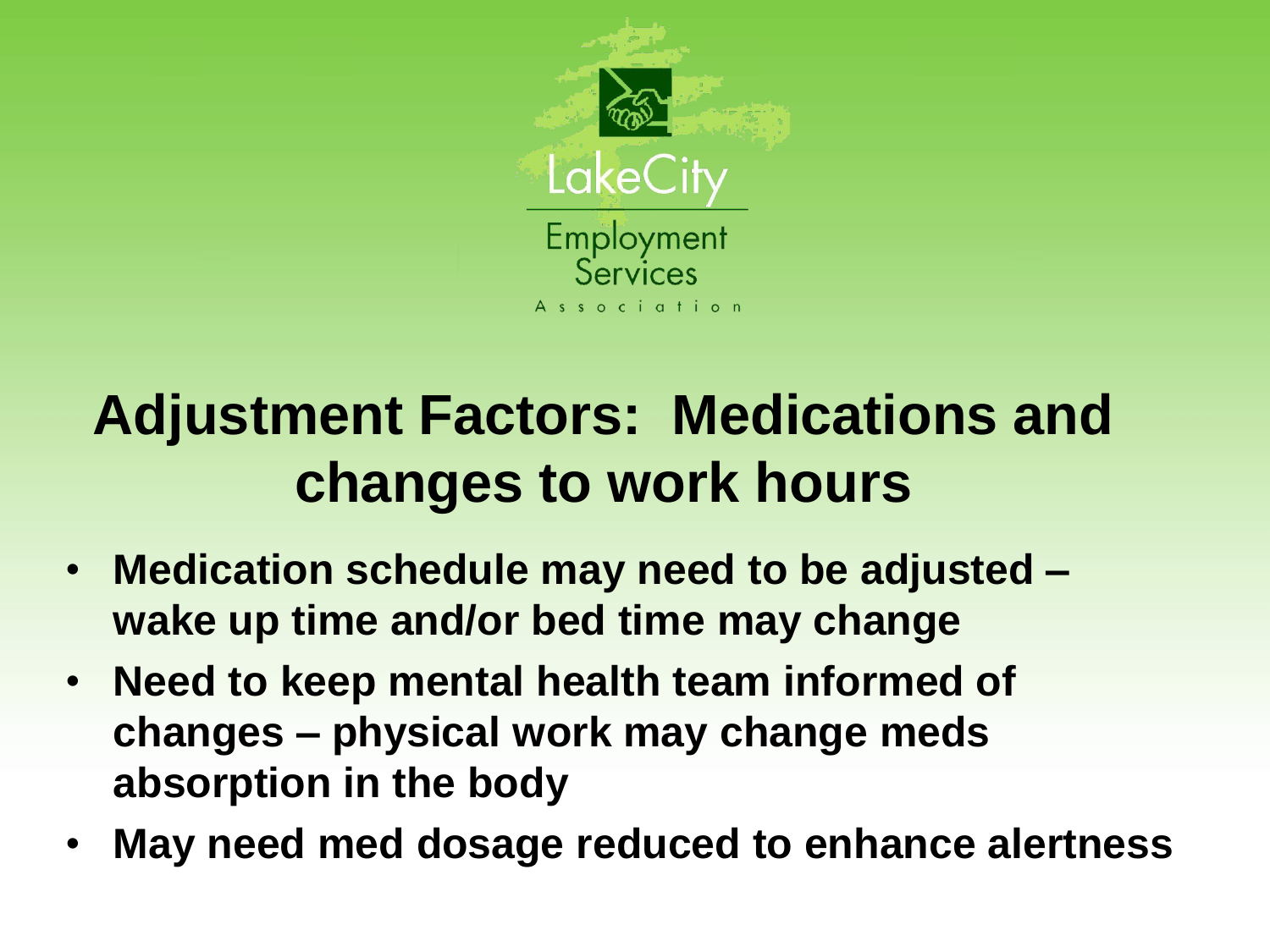

## **Accommodations**

- **Negotiate with the employer either before job begins or after being hired**
- **Need to set realistic goals and emphasize abilities**
- **Accommodations could include flexible hours of work, work in area with few distractions or alter job description/duties**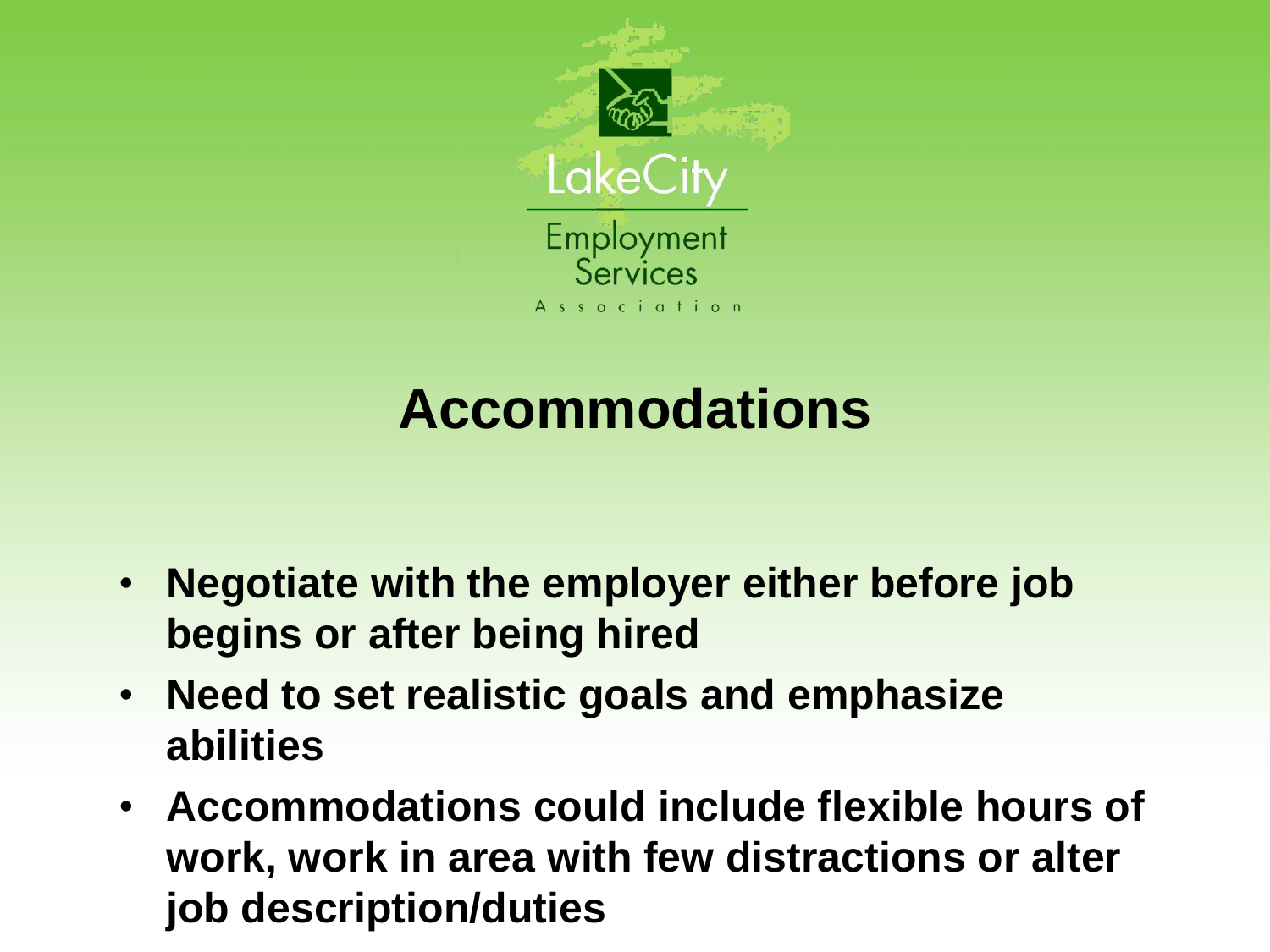

## **Rescheduling Activities**

- **Medical appointments outside of work hours**
- **Social activities to fit around work hours**
- **Adjusting sleep patterns – avoid staying up too late when working the next day**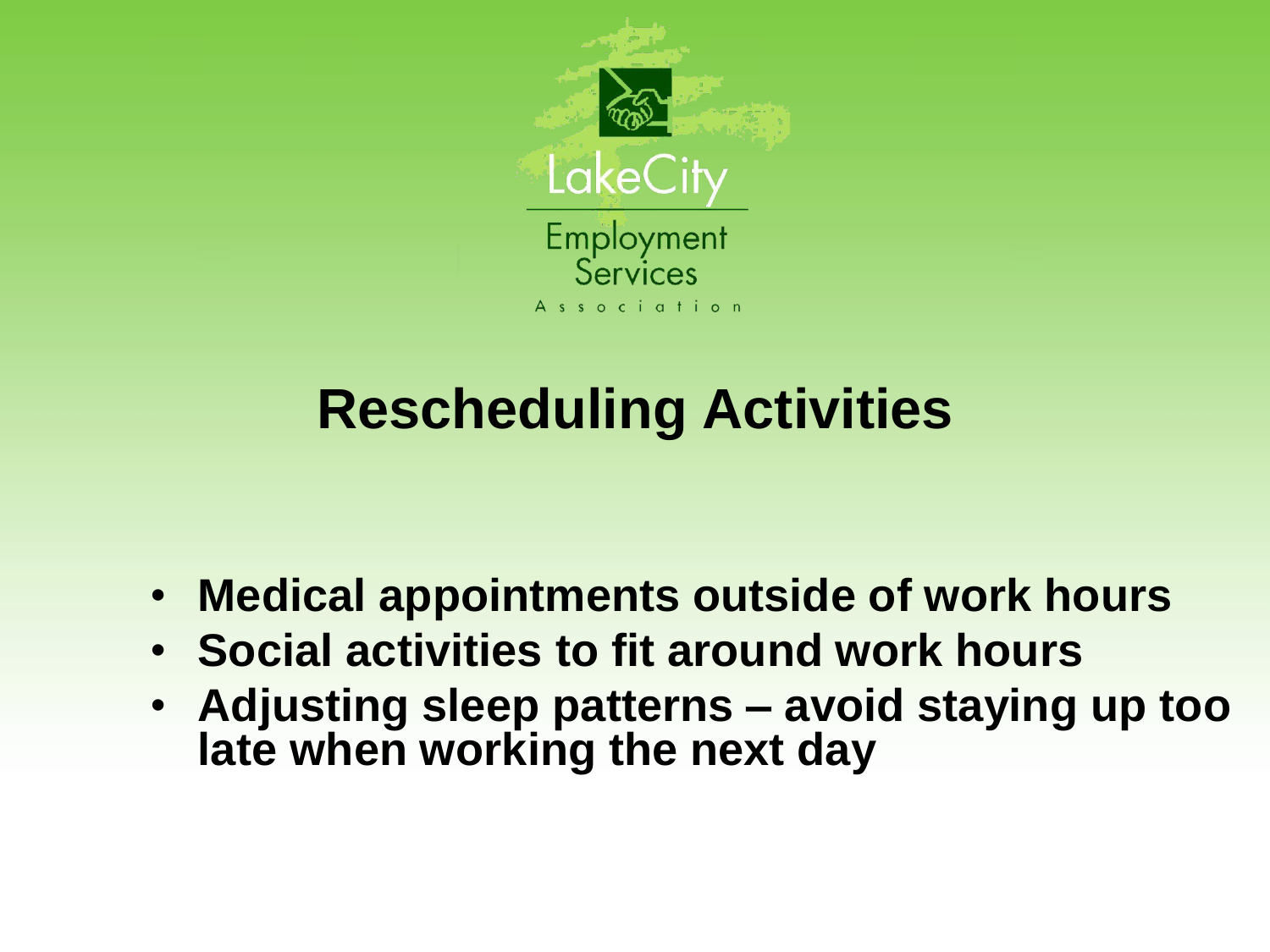

## **Culture of work**

- **Maintaining appropriate boundaries and initiating small talk – not discussing one's illness**
- **Accepting direction and constructive criticism**
- **Obtaining appropriate work clothing**
- **Going to work despite inclement weather**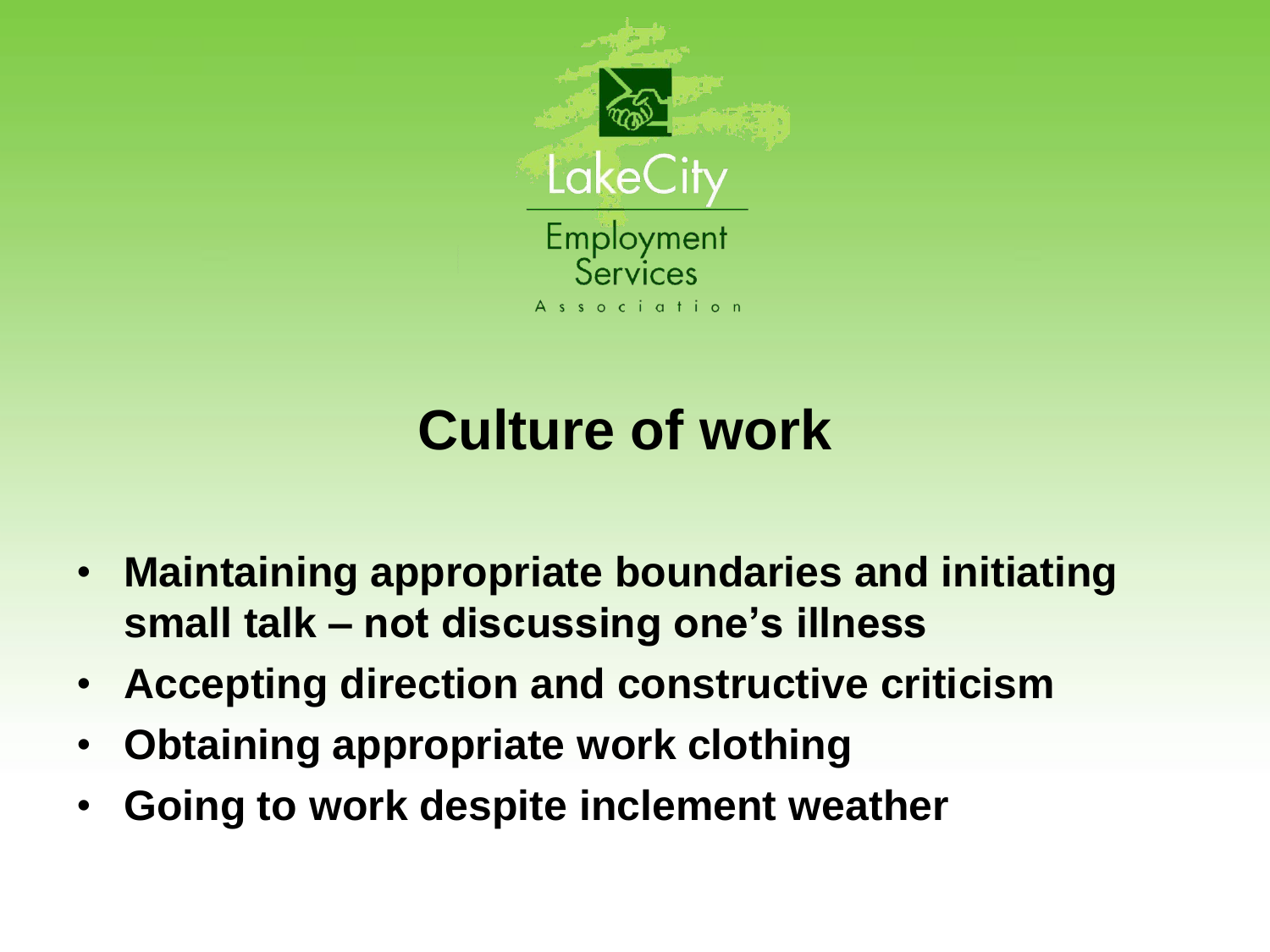

## **On going follow-up**

• **Having regular communication with the employer if LakeCity developed the job for the worker** •**Trouble-shooting to generate ideas to overcome problems with our client while employed is openended**